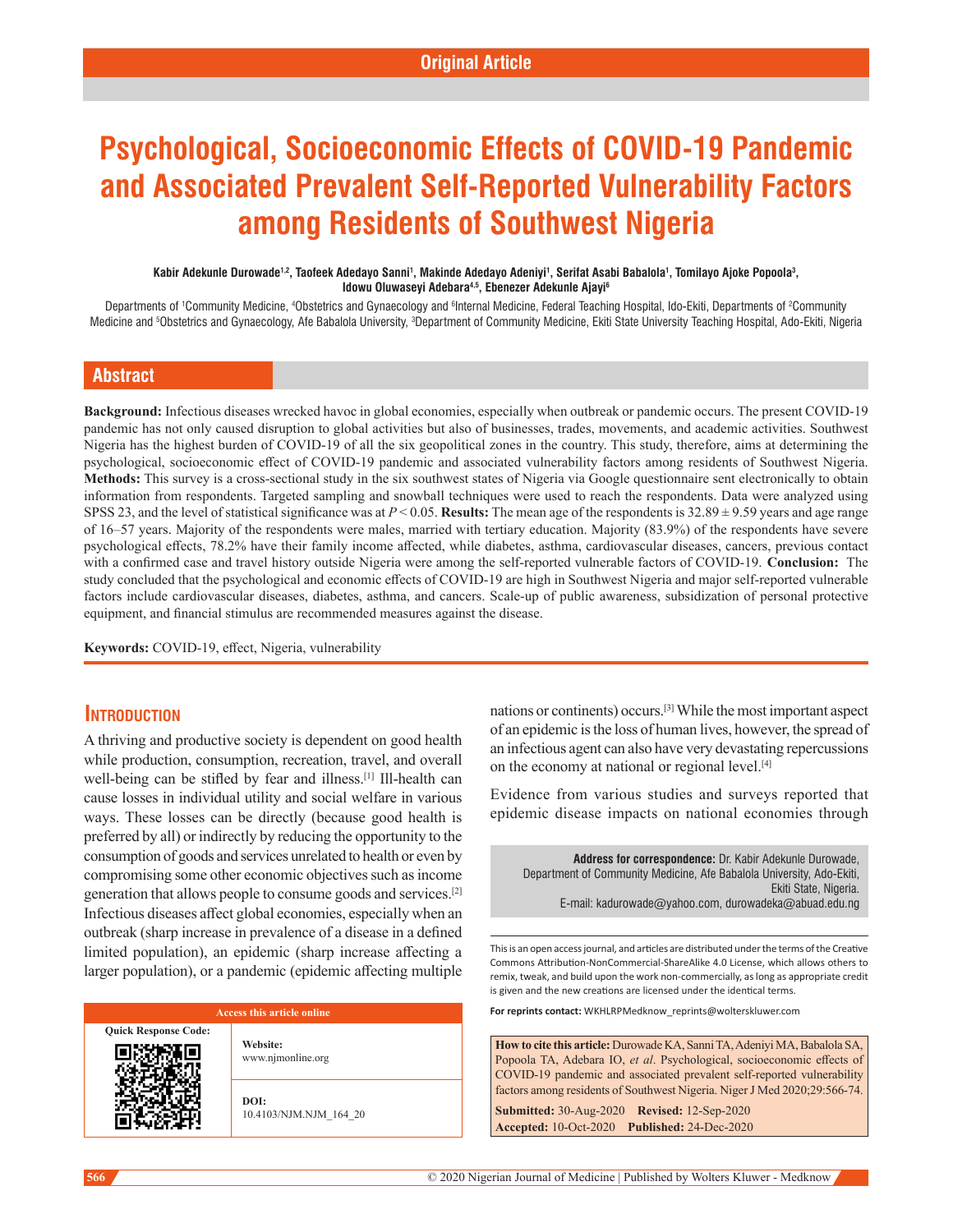several ways such as health, transportation, tourism and agriculture. Furthermore, this impact can affect trade with other countries, and the interconnectivity existing in modern economies means that an epidemic can also affect international supply chains.<sup>[4]</sup> It was estimated that the total value of losses (including lost income in 1918 pandemic) could be as much as US\$500 billion per year, which is equivalent to about 0.6% of global income. This estimated was assessed through reductions in the size of the labor force and productivity, increases in work absenteeism, economic activity disruption due to individual and social measures that help interrupt transmission, and the intrinsic cost of elevated mortality.[4,5] Infection possesses special characteristics with the potential of causing disproportionate degree of fear.[6] Furthermore, during disease outbreaks, denial, fear, stigmatization, and loss have been reported in the affected individuals.<sup>[6]</sup> They also share the uncertainty, anxiety, and potential to develop irrational attitude due to fear of the unknown disease; a phenomenon called "germ panic."[6]

Beyond devastating blow to the health sector, epidemics cause both the ill and their caregivers to either miss work or be less productive at work leading to disrupted and reduced productivity. Furthermore, fear of infectious diseases can lead to school closure, social distancing, shut down of enterprises, commercial establishments, transportation, and public services – all of which disrupt the economy and other important social activities.<sup>[2]</sup> The present COVID-19 pandemic has not only caused disruption to global activities but also of businesses, trades, movements, and academic activities. Therefore, the economic risks of epidemics, which include both loss in income and the intrinsic cost of elevated mortality, are not trivial. Even when an outbreak impact on health is relatively limited, its economic consequences can rapidly become magnified.[2]

The World Bank and World Health Organization in a joint report estimated the impact of a pandemic such as the 1918 pandemic upward, to cost about 2.2%–4.8% of global gross domestic product (GDP) (US\$3 trillion). The report also noted that South Asia's GDP could potentially fall by 2% (US\$53 billion) and sub‑Saharan Africa's GDP by 1.7% (US\$28 billion) due to such event.<sup>[4]</sup> The International Monetary Fund also finds that vulnerable populations, especially the poor, are at higher risk of suffering disproportionately from an outbreak, as they may not have enough access to health care and needed savings to protect themselves against financial catastrophe.<sup>[3,4]</sup>

Due to Ebola outbreak (from 2013 to 2014), GDP growth in Sierra Leone (excluding iron ore) decreased from 5.3% to 0.8% while that of Liberia decreased from 8.7% to 0.7%. Furthermore, the GDP growth in Guinea in 2015, which was predicted at 4%, reduced to 0.1%.[1,2] Nigeria budget for 2020 which was based on oil benchmark of \$57 per barrel and estimated at 10.59 trillion naira representing about 11% of the national GDP is currently being threatened with the drastic reduction in oil price in the international market to \$26 per barrel due to this present COVID-19 pandemic.<sup>[7]</sup> The SARS epidemic, like other types of disasters, also causes an increase in posttraumatic stress disorder (PTSD), stress, and psychological distress in both patients and clinicians.<sup>[8-11]</sup> For events of such magnitude, the impact on mental aspect of health can occur either in the immediate aftermath or persist over long time periods.[8]

In a study done to assess the psychological effect of COVID-19 among health-care workers, it was reported that 14.5% of the participants have anxiety, 8.9% have depression, 6.6% have stress, and 7.7% show clinical symptoms of PTSD. It was also discovered that the prevalence of anxiety was higher in the nonmedical health-care personnel than medical health-care workers (20.7% as against 10.8%).<sup>[12]</sup>

Infectious diseases have significantly shaped the human history and engraved an automatic response in our subconscious of a fear of infection.[6] Denial, frustration, fear, and even stigmatization have been reported as some of the psychological effects of epidemics and disease outbreaks.[6] Furthermore, the control of infectious disease outbreak may sometimes infringe on individual civil rights and liberties.[6] The COVID-19 disease is a novel disease affecting many countries of the world, Nigeria inclusive. With the high reproduction number of COVID-19 and its mode of transmission which encourages a rapid rate of spread, it has made it imperative for different governments to put in public health preventive measures such as restriction of movement, lockdown, and stay at home. In Nigeria, the six southwest state governments also instituted a stay at home measures collapsing businesses, movements, and all economic activities in the state. Therefore, the aim of this study is to determine the psychological, socioeconomic effect of COVID-19 pandemic and the associated vulnerability factors among the residents (aged 18 years and above) of Southwest Nigeria.

# **Methods**

# **Study area**

Nigeria is the most populous African country with a population of about 200 million. The country is located in the Gulf of Guinea.[13] The country lies on Africa's west coast and occupies 923,768 km<sup>2</sup> of land bordering Benin, Chad, Niger, and Cameroon.[14] She has over 250 ethnic groups spread across the country. The major indigenous languages of the country are Yoruba, Igbo, and Hausa/Fulani. However, the official language in the country is English. Aside the human resource, Nigeria is blessed with a lot of other natural resources, including crude oil, bitumen, and agricultural products. The country is a federation unit, operating a 3‑tier governance system at the national, state, and local government levels. It has 36 states including the Federal Capital Territory and 774 local government areas.<sup>[14]</sup> In order for ease in administration and accelerated development, the country is divided broadly into six geopolitical zones, namely South West (SW), South East (SE), South South (SS), North West (NW), North East (NE), and North Central (NC).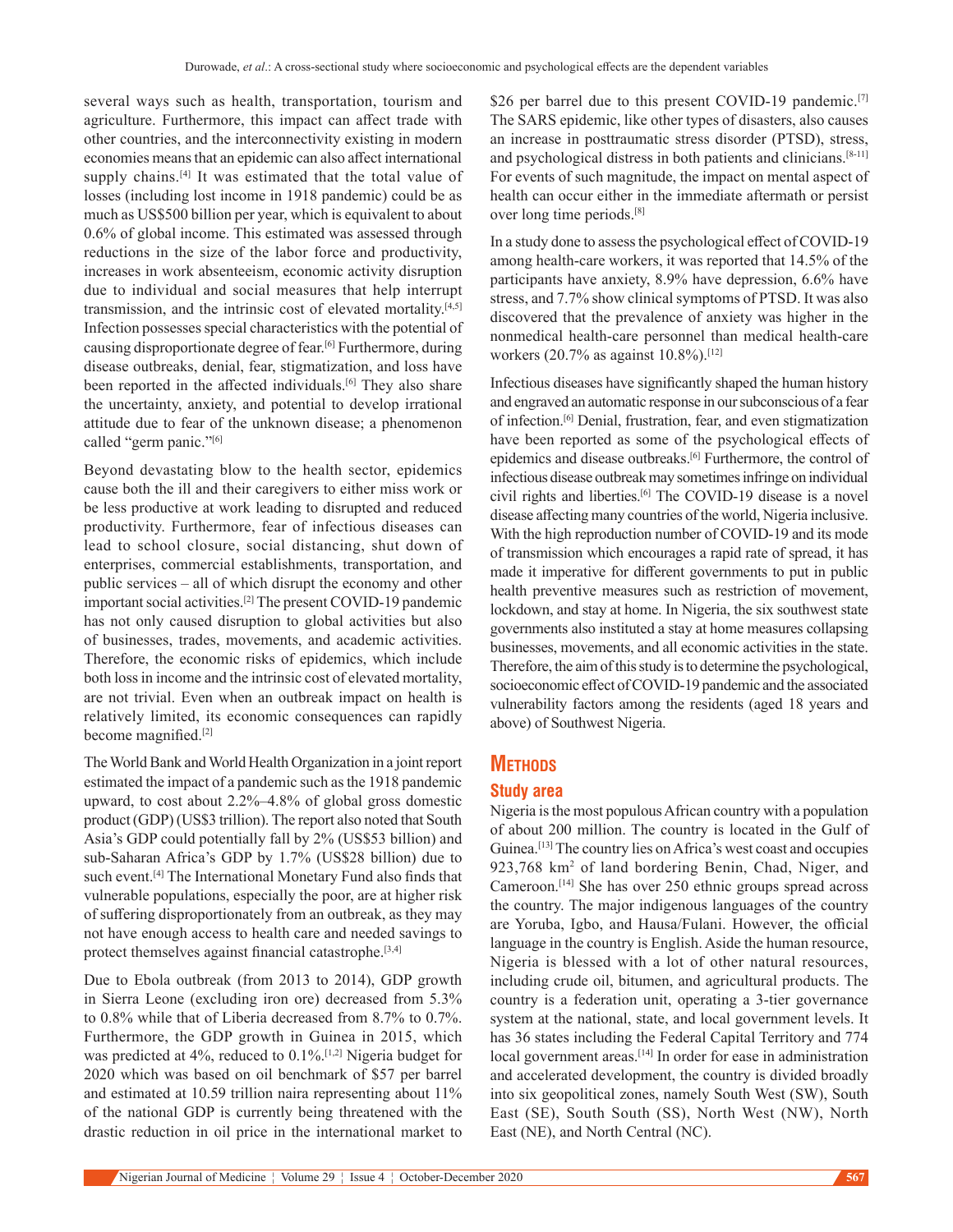The SW region is bounded to the north by the NC and NW region, to the south by the Gulf of Guinea, the east by the SE region, and to the west by the Benin Republic. The region is the home to two largest of the Nigeria's three largest cities (Lagos and Ibadan). Which are Lagos, Ekiti, Ondo, Ogun, Osun, and Oyo with a total of 20, 16, 18, 20, 30, and 33 LGAs respectively. The indigenous people of the SW are mainly Yorubas with some nonindigenes such as Hausa, Igbos, Ebira, and other ethnic groups also exist in the state. The predominant religions are Islam and Christianity and few traditional worshippers. The people are involved in various occupations, such as the civil service, trading, farming, and organized private business owners, which enhance mobility and expose residents to social interaction and physical convergence promoting disease transmission.<sup>[14]</sup>

The SW geopolitical zone lies in the rainforest belt of the country. It enjoys a tropical climate, with two distinct seasons which are the rainy season (March to November) and the dry season (November to February).<sup>[14]</sup> States in the zone, all of which have recorded cases of COVID-19, have numerous private/public health facilities (primary health centers, comprehensive health centers, and teaching hospitals) and numerous schools ranging from primary to tertiary level.<sup>[14]</sup> In the current COVID-19 pandemic, SW geopolitical zone has the highest number of cases of COVID-19, constituting more than half of the national burden, and remains the worst affected geopolitical zone in Nigeria with Lagos, being the epicenter of the pandemic in Nigeria.

## **Sample size determination and study design**

This was a cross‑sectional study to determine the psychological, socioeconomic effect of COVID-19 pandemic and the associated vulnerability factors among the residents of SW Nigeria. With the population of inhabitant in the six study states being  $> 10,000$ , the minimum number  $(n)$  of subjects required for the study was calculated using the Fischer's formula:<sup>[15,16]</sup>  $n = z^2 pq/d^2$ , where  $n =$  minimum sample size, *z* = 1.96 at 95% confidence limit, *P* (prevalence of moderate psychological distress during equine influenza outbreak) of 27% (0.27),  $q = 1 - p = 0.73$ , and  $d = 0.05$ . This gives  $n = (1.96)$  $2 \times 0.27 \times 0.73/(0.05)^2$ . The minimum sample size obtained was 303, but after compensation for 10% nonresponse, a minimum sample size of 333.3 (approximately 335) was obtained.<sup>[16]</sup>

## **Data collection**

Data collection was done through the use of structured, pretested (pretest was done in the NC state of Kwara) questionnaires. However, due to the ongoing COVID-19 pandemic lockdown and the restriction of movement during the data collection and the need to observe physical distancing, the final questionnaire was developed into an online Google questionnaire format. The Google questionnaire, which was adapted/developed by the researchers from existing literatures, was sent electronically (via Facebook, Messenger, LinkedIn WhatsApp, and E-mail).<sup>[17]</sup> To complement/ease data collection, an online database of target participants was

collated by reviewing relevant online social platforms and websites of different groups in SW Nigeria. The respondents belonged to different social categories; relevant individuals were selected for targeted sampling using snowballing, [17] and the questionnaires' responses were gotten at the back end of the Google Forms software.

## **Data analysis**

Data were edited on collection and entered into Excel. However, out of the 378 Google questionnaires sent out, a total of 335 questionnaires were completely filled/returned by the respondents and analyzable giving a response rate of 90% (approximately). The data were cleaned, coded, and imported into  IBM SPSS version 25 for statistical analyses. Percentage, proportions, measure of central tendency, and univariate frequency table were used to present the sociodemographic characteristics of respondents. Chi-square test was used to determine associations with psychological effects and Fisher's exact test used where more than 20% of expected counts were <5. Binary logistic regression analysis (multivariate analysis) was used to determine the predictors of psychological effects with all the variables that had a statistically significant association with the psychological effect included in the model.

#### *Psychological effect*

Psychological effect was assessed using 17 questions, adapted from existing literatures,[16,18] on a 3‑point Likert scale:  $1 -$  "never,"  $2 -$  "sometimes," and  $3 -$  "always." The responses were summed to create a total obtainable score of 51 – the lower the score, the lower the psychological effect. To facilitate ease of analysis, the summative interpretation of the Likert was done by reclassifying the responses into three categories: mild, moderate and severe. A score of 0–17 was classified as mild, 18–34 as moderate, and 35–51 as severe.

The prevalence of the COVID-19 vulnerability factors was assessed through self-report by the respondents.<sup>[19]</sup> For factors such as diabetes, hypertension, asthma, cardiovascular disease, and cancer, only those who reported prior evaluation and diagnosis by a medical doctor were taken as those with the disease.

#### **Ethical approval**

Ethical clearance for this study (Protocol number ERC/2020/04/05/367A) dated May 5, 2020, was gotten from the Health, Research, and Ethical Committee of Federal Teaching Hospital, Ido‑Ekiti, Nigeria. Data collection was conducted over a period of 6 weeks, between May 9 and June 25, 2020. The introductory part of the online questionnaire was used to explain the study to the participants, and informed consent was sought; response to the online questionnaire was voluntary.

# **Results**

The results were presented using prose, tables, and charts. In Table 1, about a third of the respondents were in the age groups  $25-34$  years and  $35-44$  years. Two-thirds  $(68.1\%)$  of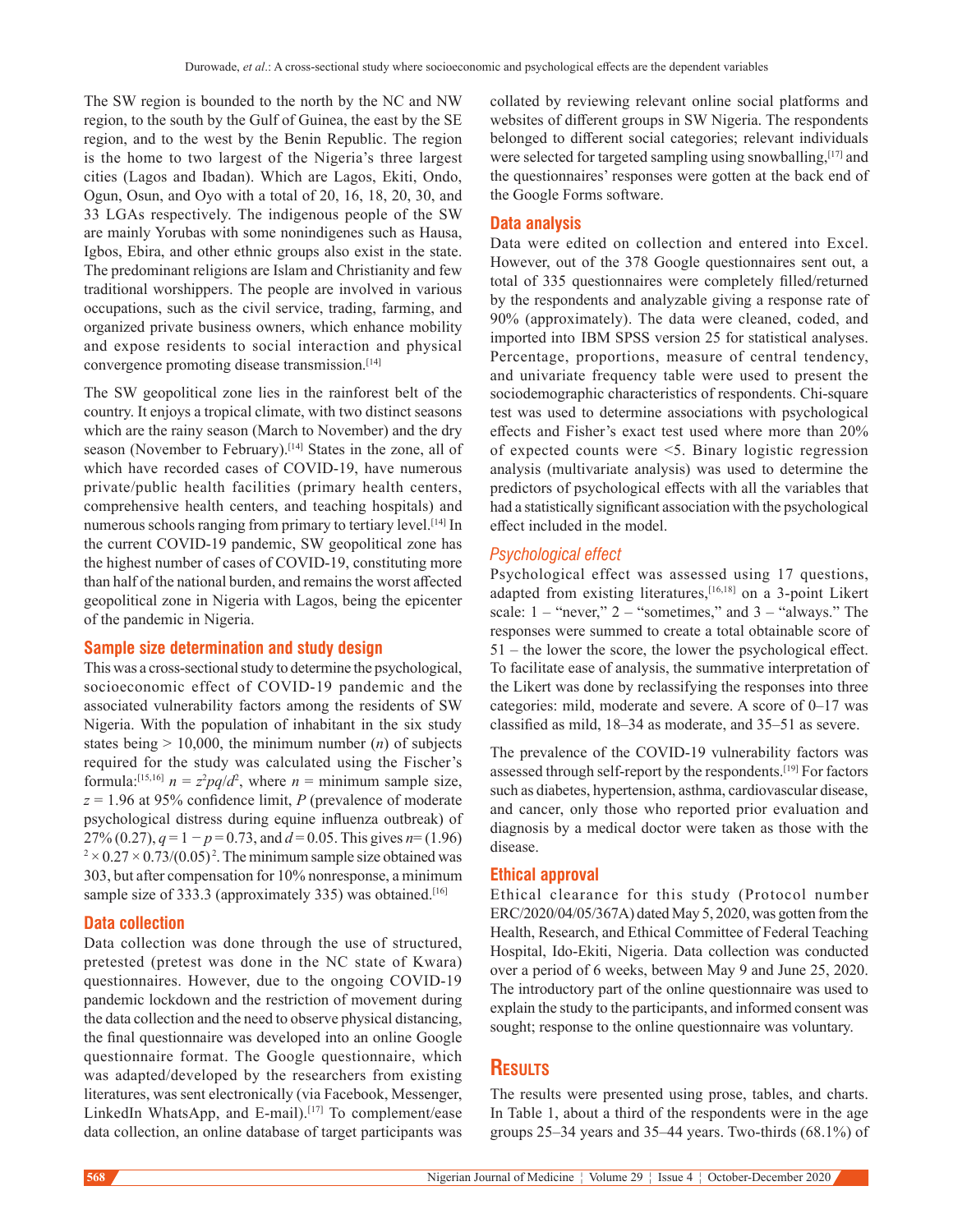the respondents were males, and majority were married. While more than half had tertiary education, private employees constituted the majority. In Table 2, more than half (59.4%) of the respondents had hesitation going to work for fear of contracting COVID-19. More than three-quarters (88.1%) felt that the government has not adequately protected them; less than half (44.8%) feel protected at the place of work. Furthermore, majority have their family income (78.2%), family feeding  $(70.7\%)$ , leisure  $(74.6\%)$ , and security  $(78.5\%)$ negatively affected by COVID-19 pandemic. In Figure 1, more than three-quarters of the respondents in Oyo (93.2%), Ogun (87.7%), Lagos (81.5%), and Ekiti (84.8%) states have severe psychological effects as a result of the COVID-19 pandemic ( $\chi^2 = 11.97$ ;  $P < 0.05$ ). None of the respondents in all the six states has mild psychological effect. Figure 2 shows a negatively skewed Gaussian curve of the scores of psychological effect, with a mean score of  $39.6 \pm 5.6$ . As shown in Table 3, while about a quarter (23.2%) of the Christian respondents have moderate psychological effect compared with just a tenth (10.9%) among the Muslim faithful, more than three-quarters of the respondents in the two religions have severe psychological effect due to COVID-19 ( $P < 0.05$ ). All (100.0%) the traders and majority of the health professionals, government employees, and all other occupational groups have severe psychological effect to COVID-19 ( $P = 0.019$ ). Majority of the respondents in all the study states reported severe psychological effect ( $P = 0.035$ ) As seen in Table 3, about a quarter (24.7%) of the respondents whose family income has not been negatively affected by the COVID‑19 pandemic have moderate psychological effect compared with about a tenth (13.7%) among those whose family income was negatively affected by the pandemic. However, more than three‑quarters of those with family income negatively affected (86.3%) and those whose income was not affected (75.3%) had severe psychological effect  $(P = 0.025)$ . Compared with other occupational groups, health professionals and government employees are seven times more likely to develop severe psychological effect as a result of COVID‑19, and this was found to have statistical significant with *P* values of 0.004 and 0.002, respectively [Table 4].

# **Discussion**

This study found that about two-third of the respondents were within the age group of 25–34 years and 35–44 years. The mean age was  $32.89 \pm 9.59$  years and age range of 16–57 years. This might be because majority of the social media users are within the adolescent, youth, and middle‑aged population. This is similar to findings in the first outbreak of equine influenza in Australia<sup>[16]</sup> where study shows that about half of the respondents are within 25–34 years and 35–44 years. However, it differs from a similar study, on psychosocial and socioeconomic crisis due to COVID-19, conducted in Bangladesh, where about three‑quarters were in the 18–30 years age group with a mean age of  $27.80 \pm 10.05$  years.<sup>[17]</sup>

Majority of the respondents in this study (58.5%) were married. This finding is slightly higher than that reported in a study in Singapore which assessed the psychological impact

| $(n=335)$ |
|-----------|
|-----------|

| w -<br>-oovj                   |               |
|--------------------------------|---------------|
| Variable                       | Frequency (%) |
| Age (years)                    |               |
| $15 - 24$                      | 84 (25.1)     |
| $25 - 34$                      | 103 (30.7)    |
| 35-44                          | 105(31.3)     |
| 45 - 54                        | 35(10.4)      |
| $\geq$ 55                      | 8(2.4)        |
| $Mean \pm SD$                  | 32.89±9.59    |
| Range                          | $16 - 57$     |
| Sex                            |               |
| Female                         | 107(31.9)     |
| Male                           | 228 (68.1)    |
| Marital status                 |               |
| Single                         | 136 (40.6)    |
| Married                        | 196 (58.5)    |
| Separated                      | 1(0.3)        |
| Widowed                        | 2(0.6)        |
| Religion                       |               |
| Christianity                   | 142 (42.4)    |
| Islam                          | 193 (57.6)    |
| Ethnicity                      |               |
| Yoruba                         | 316 (94.3)    |
| Hausa                          | 3(0.9)        |
| Igbo                           | 10(3.0)       |
| Others                         | 6(1.8)        |
| Highest level of education     |               |
| Primary                        | 1(0.3)        |
| Secondary                      | 24 (7.2)      |
| Tertiary                       | 198 (59.1)    |
| Postgraduate                   | 110 (32.8)    |
| Others                         | 2(0.6)        |
| Occupation                     |               |
| Health professional/worker     | 49 (14.6)     |
| Government employee            | 59 (17.6)     |
| Private employee               | 132 (39.4)    |
| Artisan                        | 26(7.8)       |
| Trader                         | 16(4.8)       |
| Unemployed                     | 9(2.7)        |
| Student                        | 44 (13.1)     |
| Average monthly income (naira) |               |
| $<$ 18,000                     | 77 (23.0)     |
| 18,000-30,000                  | 70(20.9)      |
| >30,000                        | 188 (56.1)    |
| State of resident              |               |
| Ekiti                          | 33(9.9)       |
| Lagos                          | 92(27.5)      |
| Ogun                           | 114 (34.0)    |
| Ondo                           | 16(4.8)       |
| Osun                           | 36(10.7)      |
| Oyo<br>SD: Standard deviation  | 44 (13.1)     |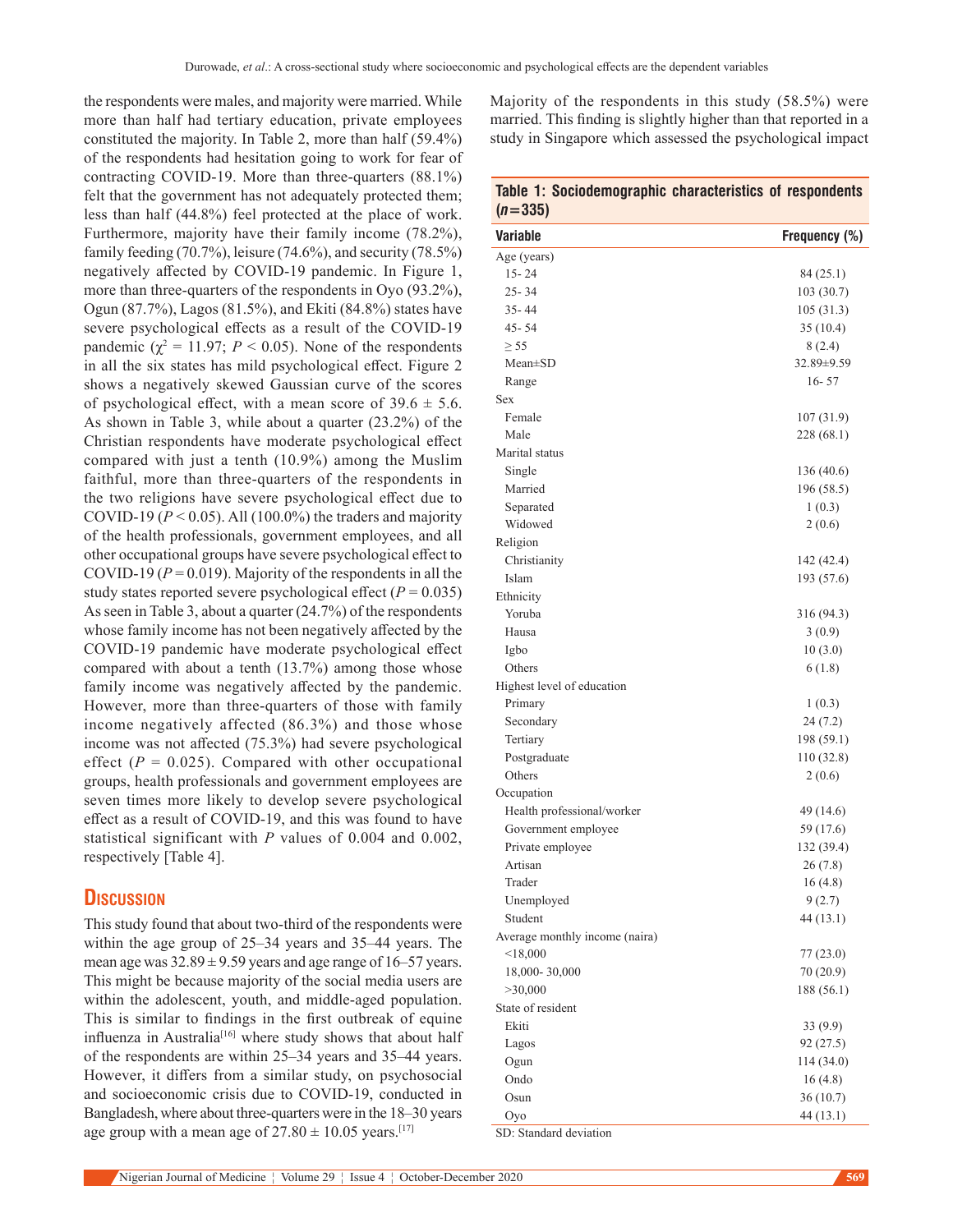| Table 2: Respondents' psychological experiences and |  |  |
|-----------------------------------------------------|--|--|
| socioeconomic effect of COVID-19 pandemic $(n=335)$ |  |  |

| <b>Variable</b>                                                                                             | Yes, $n$ $%$ | No, <i>n</i> (%) |
|-------------------------------------------------------------------------------------------------------------|--------------|------------------|
| Fear of being infected or any member of                                                                     | 134(40.0)    | 201 (60.0)       |
| family being infected with COVID-19                                                                         |              |                  |
| Fear about disability that could result if<br>infected with COVID-19 infection                              | 138 (41.2)   | 197 (58.8)       |
| Hesitation to go to work due to fear of<br>contacting COVID-19 infection                                    | 199 (59.4)   | 136 (40.6)       |
| Feel being avoided by others due to<br>COVID-19 infection                                                   | 76(22.7)     | 259 (77.3)       |
| Have no choice but to work due to<br>obligation                                                             | 169 (50.4)   | 166 (49.6)       |
| Have sign of physical exhaustion due to<br>the pandemic                                                     | 75 (22.4)    | 260 (77.6)       |
| Have sign of mental exhaustion due to<br>the pandemic                                                       | 96 (28.7)    | 239 (71.3)       |
| Sign of sleep difficulty at this time could<br>be COVID-19 related                                          | 47 (14.0)    | 288 (86.0)       |
| Feel being isolated due to the pandemic                                                                     | 124 (37.0)   | 211 (63.0)       |
| Have burden of change in the quality of                                                                     | 148 (44.2)   | 187 (55.8)       |
| work                                                                                                        |              |                  |
| Have burden due to change in quantity<br>of work                                                            | 154 (46.0)   | 181 (54.0)       |
| Feel adequate protected by the<br>governments                                                               | 40 (11.9)    | 295 (88.1)       |
| Feel protected at place of work                                                                             | 150 (44.8)   | 185 (55.2)       |
| Aspects of live affected negatively                                                                         |              |                  |
| Family income                                                                                               | 262 (78.2)   | 73 (21.8)        |
| Family feeding                                                                                              | 237(70.7)    | 98 (29.3)        |
| Lifestyle                                                                                                   | 278 (83.0)   | 57 (17.0)        |
| Leisure                                                                                                     | 250 (74.6)   | 85 (25.4)        |
| Resting pattern                                                                                             | 186(55.5)    | 149 (44.5)       |
| Security in the community                                                                                   | 263 (78.5)   | 72(21.5)         |
| Impact on children                                                                                          |              |                  |
| More time to study                                                                                          | 178 (53.1)   | 157 (46.9)       |
| More time to play                                                                                           | 302(90.1)    | 33 (9.9)         |
| More time to socialize                                                                                      | 73(21.8)     | 262 (78.2)       |
| More time to bond with parents                                                                              | 322 (96.1)   | 13(3.9)          |
| Factors present in respondent                                                                               |              |                  |
| Age $\geq 60$ years                                                                                         | 0(0.0)       | 335 (100)        |
| Diabetes                                                                                                    | 170 (50.7)   | 165 (49.3)       |
| Hypertension                                                                                                | 171 (51.0)   | 164 (49.0)       |
| Asthma                                                                                                      | 186 (55.5)   | 149 (44.5)       |
| Cardiovascular disease                                                                                      | 176(52.5)    | 159 (47.5)       |
| Cancer/immune compromised state                                                                             | 181 (54.0)   | 154 (46.0)       |
| Previous close contact with a covid-19                                                                      | 186(55.5)    | 149 (44.5)       |
| confirmed case                                                                                              |              |                  |
| Smoking                                                                                                     | 159 (47.5)   | 176 (52.5)       |
| Willing to present for testing/treatment if<br>symptomatic of COVID-19                                      | 309 (92.2)   | 26 (7.8)         |
| Society will stigmatize one if they think<br>or know that one has COVID-19                                  | 242 (72.2)   | 93 (27.8)        |
| Travel history to country or areas<br>within Nigeria with high incidence of<br>COVID-19 in the last 6 weeks | 15(4.5)      | 320 (95.5)       |
| Sharing apartment with relatives who<br>works in a hospital/health facility                                 | 66 (19.7)    | 269 (80.3)       |
|                                                                                                             |              | Contd            |

| Table 2: Respondents' psychological experiences and<br>socioeconomic effect of COVID-19 pandemic $(n=335)$ |                   |                 | Table 2: Contd                          |             |           |  |
|------------------------------------------------------------------------------------------------------------|-------------------|-----------------|-----------------------------------------|-------------|-----------|--|
|                                                                                                            |                   | <b>Variable</b> | Yes, $n$ (%)                            | No, $n$ (%) |           |  |
| Variable                                                                                                   | Yes, <i>n</i> (%) | No, $n$ (%)     | Type of apartment respondent and family |             | 301(89.9) |  |
| Fear of being infected or any member of                                                                    | 134(40.0)         | 201(60.0)       | lives in                                |             |           |  |
| family being infected with COVID-19                                                                        |                   |                 | Flat                                    | 209(62.4)   |           |  |
| Fear about disability that could result if                                                                 | 138 (41.2)        | 197(58.8)       | Room and parlor detached                | 111(33.1)   |           |  |
| infected with COVID-19 infection                                                                           |                   |                 | Single room detached                    | 13(3.9)     |           |  |
| Hesitation to go to work due to fear of                                                                    | 199 (59.4)        | 136(40.6)       | Number of persons in same room          |             |           |  |
| contacting COVID-19 infection                                                                              |                   |                 | alone                                   | 71 (21.2)   |           |  |
| Feel being avoided by others due to                                                                        | 76(22.7)          | 259(77.3)       | 2 persons                               | 107(31.9)   |           |  |
| COVID-19 infection                                                                                         | 1707701           | 177100          | 3 persons                               | 68 (20.3)   |           |  |

of COVID-19 among health-care workers, with married respondents being just about half (49.4%).<sup>[12]</sup> More than half of our respondents in this study have tertiary education, a reflection of the high educational exposure of the people of the SW region of Nigeria. Furthermore, this might be due to the electronic mode of data collection. This finding is higher than that reported in an Australia study on factors influencing psychological distress during epidemics where those with tertiary education were less than half  $(40.2\%)$ .<sup>[16]</sup>

Majority (66.6%) of this study respondents always think about the COVID-19 pandemic while more than half (59.4%) of the respondents had hesitation going to work for fear of contracting COVID‑19. This was similar to the study in Bangladesh where 32.7% strongly agreed that they are fearful of contacting coronavirus.[17] The daily release of morbidity and mortality figures as a result of COVID‑19 in Nigeria, which heightens fear of disease, can be responsible for this. In addition, the poor global outlook in terms of deaths from this disease might also be a factor. This study also found that more than three-quarters (88.1%) felt that the government has not adequately protected them and less than half(44.8%) feel protected at the place of work. This might be due to nonprovision of protective gears to the citizens by the government and the low rate of testing of the few in the midst of community transmission.

Findings in this study showed that majority have their families income (78.2%), feeding (70.7%), leisure (74.6%), and security (78.5%) negatively affected by COVID-19 pandemic. This is probably due to strict enforcement of lockdown and movement restriction by the governments in the SW region of the country. This causes loss of income among the populace which was worsened by the lack of support/stimulus from the government. This finding is worse than what was documented in Australia during equine influenza where majority of the respondents (76%) reported that their main sources of income were not linked to industries most affected by the pandemic.<sup>[16]</sup>

Majority (83.9%) of the respondents in this study had severe psychological effects. This might be due to the spread and disruption of social and economic activities associated with COVID‑19 and the widely reported deaths, involving the rich and the poor caused by the disease. Psychological effect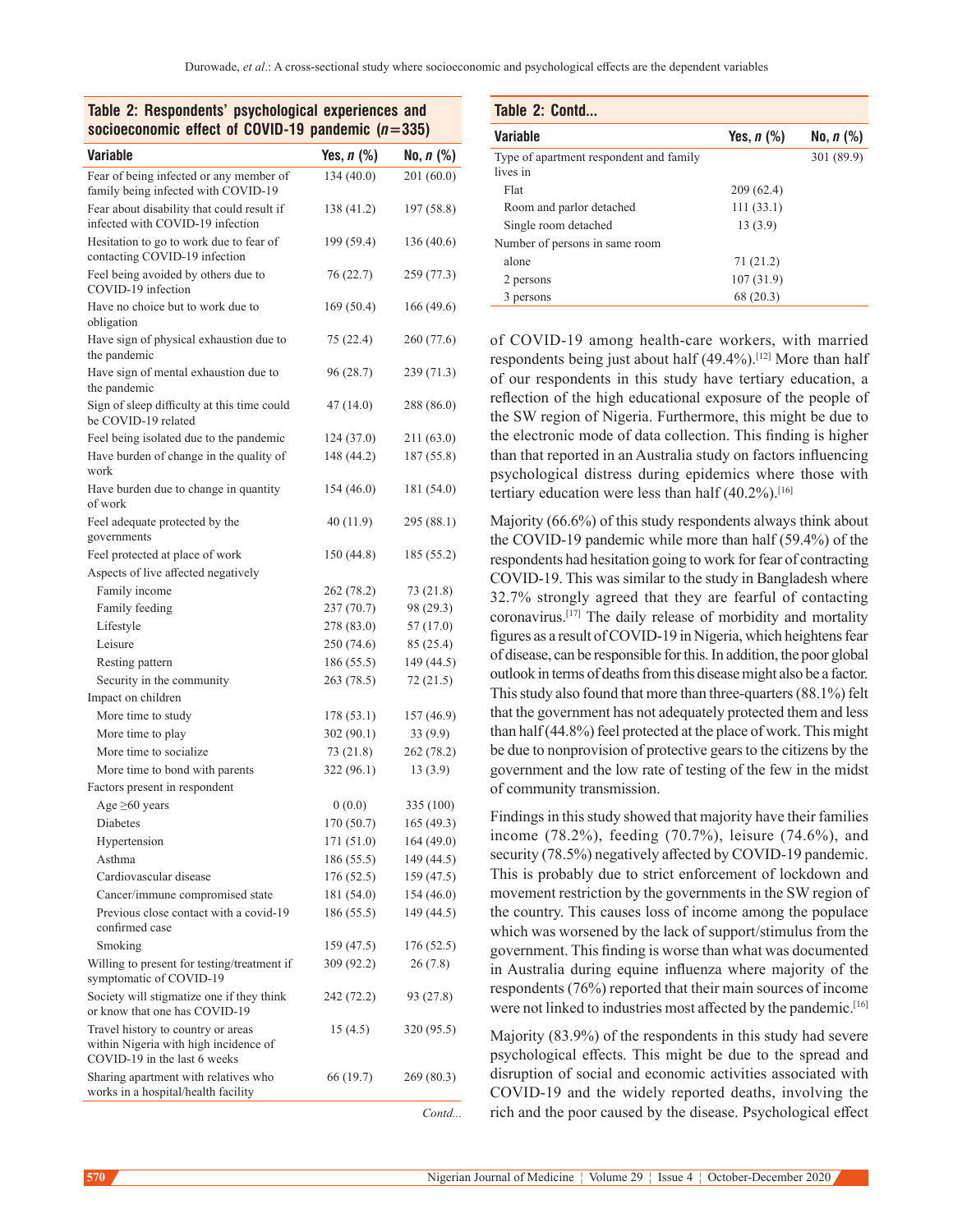

**Figure 1:** Distribution of psychological effect of COVID-19 in the six southwest states of Nigeria ( $\chi^2 = 11.97$ ; df = 5; P = 0.035)

was worsened by religious belief, willingness to test for the disease, being health worker, and government employee. A study in India also reported that frontline health workers are also at high risk of contracting the risk in addition to experiencing burnout, fear, anxiety, and depression among other psychological impacts.[20] Among the general population, Serafini *et al*. also reported similar psychological/mental health effect of stress, anxiety, depression, and frustration given the socioeconomic effect of the pandemic.<sup>[21]</sup> Health workers are at the forefront of the fight against COVID‑19, and with the inadequate provision of personal protective equipment, the fear might be explicable. This might also be due to nonavailability of testing centers and delay in the release of results. The finding in this study is worse than that obtained during an epidemic in Australia where, though majority of the respondents have nonspecific psychological distress, only 34% have high psychological distress.[16] Furthermore, all occupational groups in this study had severe psychological effect which is different from findings in the study done on psychological effect of epidemic in Australia where only those whose incomes are linked to horse‑related industry are linked to higher risk of high psychological distress.<sup>[16]</sup> No respondent in all the six states had mild psychological effect; all either had moderate or severe. This is similar to the findings in China where majority rated the psychological effect as moderate or severe.[22,23] This is an indication of the psychological burden associated with the COVID-19 pandemic. This study found that very common vulnerable factors to COVID-19 are hypertension, diabetes,



**Figure 2:** Pooled Gaussian distribution curve of psychological effect scores for the six southwest states of Nigeria, mean  $=$  39.61, standard deviation =  $5.597, n = 335$ 

asthma, cardiovascular diseases, and cancers. This might be due to increasing prevalence of these diseases in the general population.

# **Conclusion and Recommendations**

COVID‑19 pandemic has psychological sequelae among the majority of the study respondents in SW Nigeria. The psychological effect, as established by this study, ranges from fear of the disease, sense of being unsafe, and sense of neglect by the government. This disease also has a devastating economic effect on the population ranging from reduced income, difficulty in feeding the family, disturbance of leisure, and sense of insecurity. The major self-reported vulnerable factors for COVID-19 infection among the population include cardiovascular diseases, diabetes, asthma, and cancers. Health professionals and government employees are seven times more likely to develop severe psychological effect as a result of COVID-19.

The government should scale up awareness/health education campaign among the populace to reduce fear and anxiety against the disease. The government should provide social security facility to the populace due to reduced household income occasioned by the lockdown measures and closure of businesses. While financial incentives and stimulus package should be given to businessmen and women in the private sector, the payment of emoluments to civil servants should also be sustained by the government. The vulnerable individuals with comorbidities such as hypertension, diabetes, asthma, and cancers must take all precautionary measures to prevent COVID-19 while not neglecting the continued care for the morbid conditions. Governments should redouble efforts toward cushioning the psychological effect of the COVID-19 pandemic among health professionals through provision of enabling work environment, protective equipment, and financial incentives.

## **Limitation to the study**

Due to the government guidelines on COVID-19 with restriction on movement and gathering, the collection of data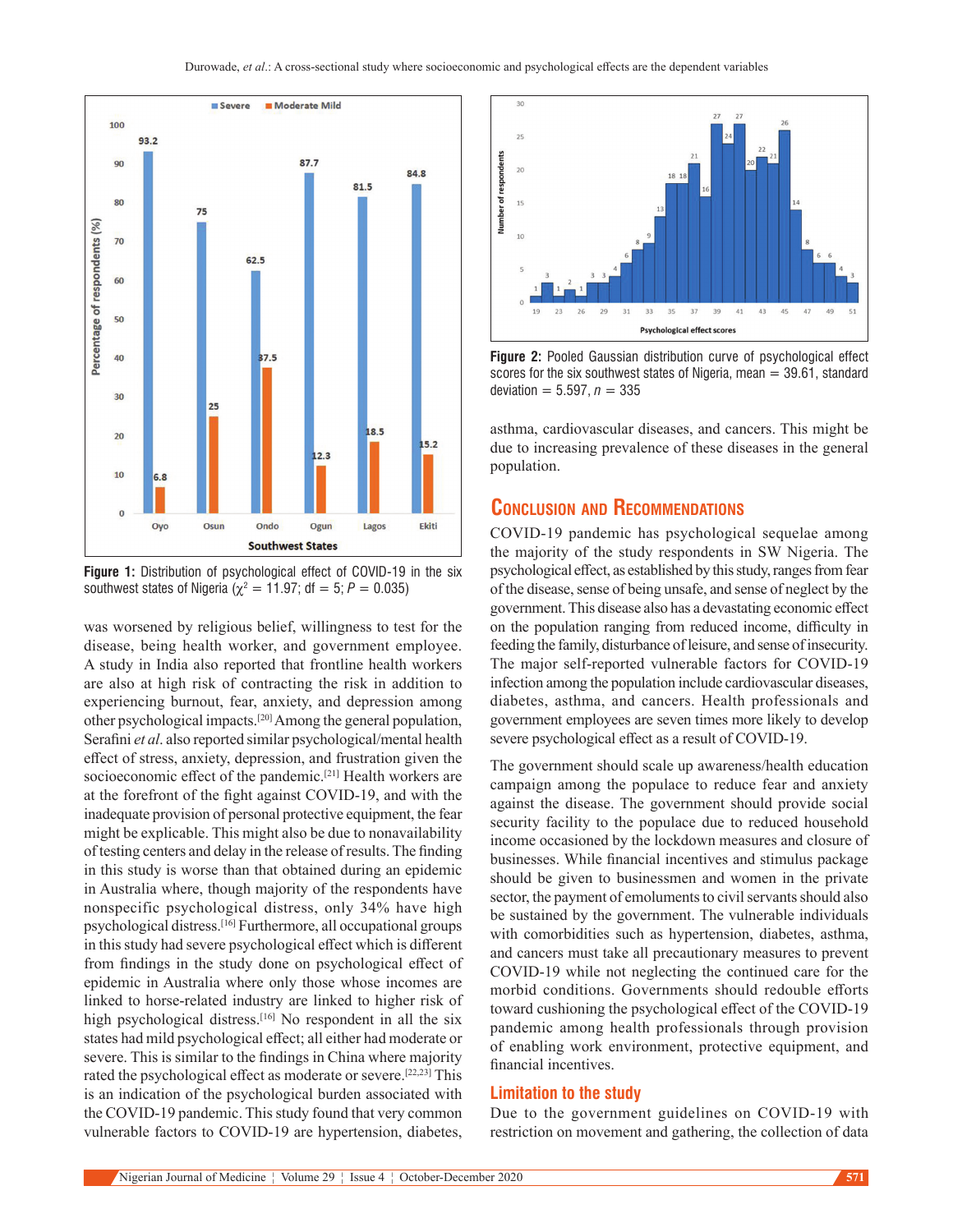| Table 3: Respondents' sociodemographic/vulnerability factors and psychological effect of COVID-19 ( $n=335$ ) |                                         |                |                |                      |          |
|---------------------------------------------------------------------------------------------------------------|-----------------------------------------|----------------|----------------|----------------------|----------|
| <b>Variable</b>                                                                                               | <b>Psychological effect of COVID-19</b> |                | <b>Total</b>   | $\chi^2$             | P        |
|                                                                                                               | <b>Moderate (18-34)</b>                 | Severe (35-51) |                |                      |          |
| Age (years)                                                                                                   |                                         |                |                |                      |          |
| $15 - 24$                                                                                                     | 21(25.0)                                | 63 (75.0)      | 84             | 8.435                | 0.077    |
| $25 - 34$                                                                                                     | 16(15.5)                                | 87 (84.5)      | 103            |                      |          |
| $35 - 44$                                                                                                     | 11(10.5)                                | 94 (89.5)      | 105            |                      |          |
| $45 - 54$                                                                                                     | 4(11.4)                                 | 31 (88.6)      | 35             |                      |          |
| $\geq 55$                                                                                                     | 2(25.0)                                 | 6(75.0)        | 8              |                      |          |
| <b>Sex</b>                                                                                                    |                                         |                |                |                      |          |
| Female                                                                                                        | 13(12.1)                                | 94 (87.9)      | 107            | 1.832                | 0.176    |
| Male                                                                                                          | 41(18.0)                                | 187 (82.0)     | 228            |                      |          |
| Religion                                                                                                      |                                         |                |                |                      |          |
| Christianity                                                                                                  | 33(23.2)                                | 109(76.8)      | 142            | 9.241                | $0.002*$ |
| Islam                                                                                                         | 21(10.9)                                | 172 (89.1)     | 193            |                      |          |
| Occupation                                                                                                    |                                         |                |                |                      |          |
| Health professional/worker                                                                                    | 7(14.3)                                 | 42(85.7)       | 49             | 14.381 <sup>F</sup>  | $0.019*$ |
| Government employee                                                                                           | 5(8.5)                                  | 54 (91.5)      | 59             |                      |          |
| Private employee                                                                                              | 20(15.2)                                | 112 (84.8)     | 132            |                      |          |
| Artisan                                                                                                       | 6(23.1)                                 | 20(76.9)       | 26             |                      |          |
| Trader                                                                                                        | 0(0.0)                                  | 16(100.0)      | 16             |                      |          |
| Unemployed                                                                                                    | 2(22.2)                                 | 7(77.8)        | 9              |                      |          |
| Student                                                                                                       | 14(31.8)                                | 30(68.2)       | 44             |                      |          |
| State of resident                                                                                             |                                         |                |                |                      |          |
| Ekiti                                                                                                         | 5(15.2)                                 | 28 (84.8)      | 33             | 11.968               | $0.035*$ |
| Lagos                                                                                                         | 17(18.5)                                | 75 (81.5)      | 92             |                      |          |
| Ogun                                                                                                          | 14(12.3)                                | 100(87.7)      | 114            |                      |          |
| Ondo                                                                                                          | 6(37.5)                                 | 10(62.5)       | 16             |                      |          |
| Osun                                                                                                          | 9(25.0)                                 | 27(75.0)       | 36             |                      |          |
| Oyo                                                                                                           | 3(6.8)                                  | 41 (93.2)      | 44             |                      |          |
| Aspects of live affected negatively by<br>COVID-19                                                            |                                         |                |                |                      |          |
| Family income                                                                                                 |                                         |                |                |                      |          |
| Yes                                                                                                           | 36(13.7)                                | 226 (86.3)     | 262            | 5.032                | $0.025*$ |
| No                                                                                                            | 18 (24.7)                               | 55 (75.3)      | 73             |                      |          |
| Family feeding                                                                                                |                                         |                |                |                      |          |
| Yes                                                                                                           | 28(11.8)                                | 209 (88.2)     | 237            | 11.105               | $0.001*$ |
| No                                                                                                            | 26(26.5)                                | 72 (73.5)      | 98             |                      |          |
| Vulnerability factors present in<br>respondents                                                               |                                         |                |                |                      |          |
| Age $\geq 60$ years                                                                                           |                                         |                |                |                      |          |
| Yes                                                                                                           | 0(0)                                    | 0(0)           | $\overline{0}$ | 2.090                | 0.148    |
| N <sub>o</sub>                                                                                                | 54(16.1)                                | 126(83.9)      | 335            |                      |          |
| Health professionals                                                                                          |                                         |                |                |                      |          |
| Yes                                                                                                           | 29(16.3)                                | 149 (83.7)     | 178            | 0.008                | 0.927    |
| No                                                                                                            | 25(15.9)                                | 132(84.1)      | 157            |                      |          |
| Willing to present for testing and<br>treatment if having any symptom<br>resembling that of COVID-19          |                                         |                |                |                      |          |
| Yes                                                                                                           | 45(14.6)                                | 264 (85.4)     | 309            | 7.132 <sup>F</sup>   | $0.021*$ |
| No                                                                                                            | 9(34.6)                                 | 17(65.4)       | 26             |                      |          |
| Travel history to country or areas<br>within Nigeria with high incidence of<br>COVID-19 in the last 6 weeks   |                                         |                |                |                      |          |
| Yes                                                                                                           | 5(33.3)                                 | 10(66.7)       | 15             | $3.441$ <sup>F</sup> | 0.064    |
| No                                                                                                            | 49 (15.3)                               | 271 (84.7)     | 320            |                      |          |

*χ*2 : Chi-square test; F: Fisher's exact test; \**P*<0.05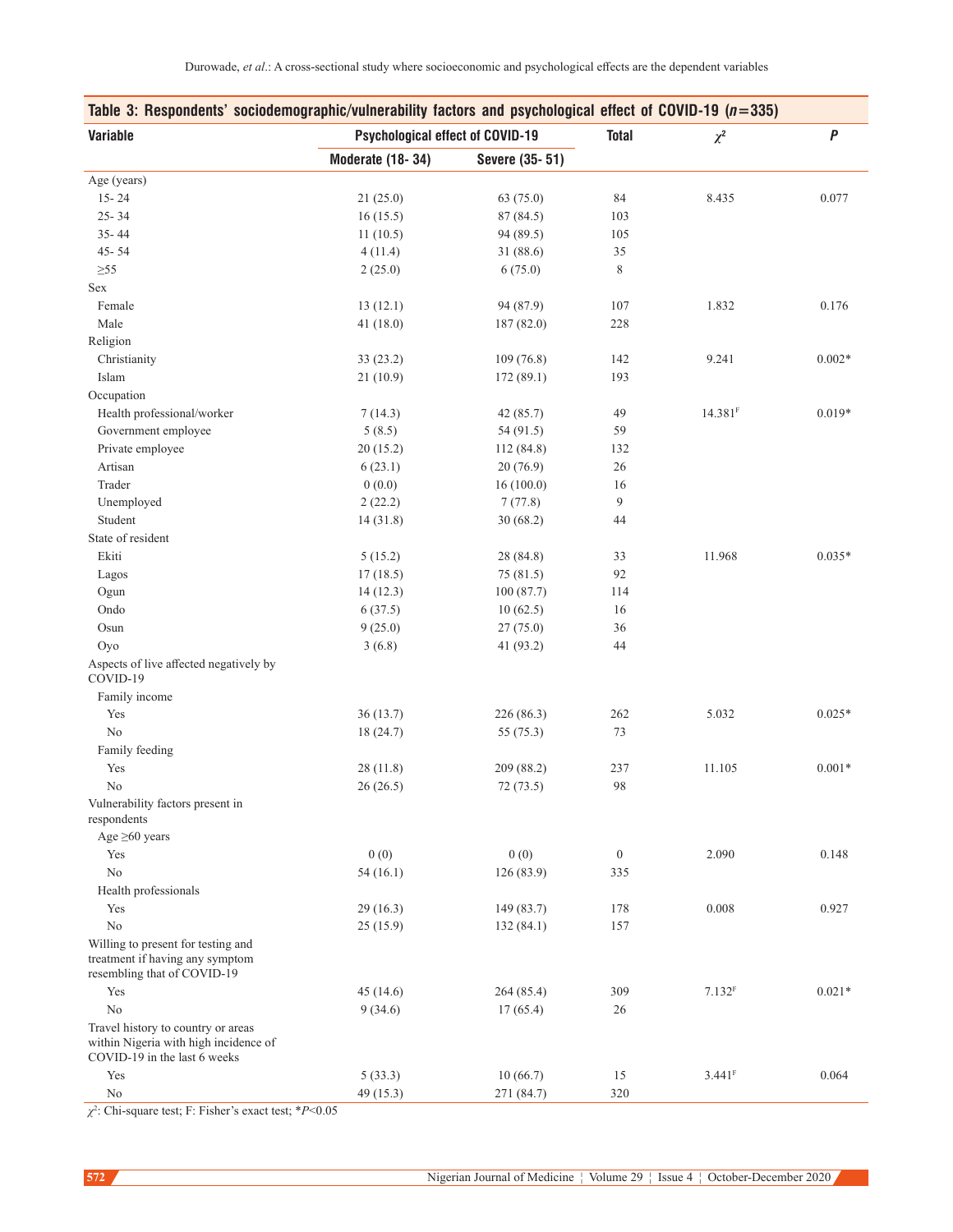| Table 4: Predictors of severe psychological effect of COVID-19 (multivariable analysis)           |          |          |                        |  |
|---------------------------------------------------------------------------------------------------|----------|----------|------------------------|--|
| <b>Variable</b>                                                                                   | B        | P        | OR (95% CI)            |  |
| Religion                                                                                          |          |          |                        |  |
| Christianity                                                                                      | $-0.797$ | $0.026*$ | $0.451(0.223 - 0.909)$ |  |
| Islam (reference)                                                                                 |          |          |                        |  |
| Occupation                                                                                        |          |          |                        |  |
| Health professional/worker                                                                        | 1.971    | $0.004*$ | 7.178 (1.881 - 27.388) |  |
| Government employee                                                                               | 2.079    | $0.002*$ | 7.993 (2.173-29.396)   |  |
| Private employee                                                                                  | 0.871    | 0.057    | 2.390 (0.976-5.855)    |  |
| Artisan                                                                                           | 0.382    | 0.555    | $1.465(0.413 - 5.196)$ |  |
| Trader                                                                                            | 19.877   | 0.998    | 4.292 (2.011-35.957)   |  |
| Unemployed                                                                                        | 0.464    | 0.621    | $1.590(0.253 - 9.989)$ |  |
| Student (reference)                                                                               |          |          |                        |  |
| State of resident                                                                                 |          |          |                        |  |
| Ekiti                                                                                             | 1.286    | 0.110    | 3.619 (0.749-17.495)   |  |
| Lagos                                                                                             | 1.286    | 0.061    | 3.617 (0.944-13.858)   |  |
| Ogun                                                                                              | 1.630    | $0.017*$ | 5.105 (1.334-19.544)   |  |
| Ondo (reference)                                                                                  |          |          |                        |  |
| Osun                                                                                              | 1.038    | 0.165    | 2.822 (0.653-12.194)   |  |
| Oyo                                                                                               | 2.384    | $0.007*$ | 10.850 (1.897-62.046)  |  |
| Family income                                                                                     |          |          |                        |  |
| Yes                                                                                               | 0.659    | 0.121    | 1.933 (0.840-4.449)    |  |
| No                                                                                                |          |          |                        |  |
| Family feeding                                                                                    |          |          |                        |  |
| Yes                                                                                               | 0.769    | $0.044*$ | $2.157(1.022 - 4.551)$ |  |
| N <sub>o</sub>                                                                                    |          |          |                        |  |
| Willing to present for testing and treatment if having<br>any symptom resembling that of COVID-19 |          |          |                        |  |
| Yes                                                                                               | 1.075    | $0.044*$ | 2.931 (1.032-8.327)    |  |
| No                                                                                                |          |          | 1                      |  |

*B*: Coefficient of binary logistic regression, OR: Odds ratio, CI: Confidence interval, Predictive value: 85.4%

for this study was web based using social media groups. This method thereby allows participation to only those with access to social media. This might make the findings skewed toward the medium-to-high socioeconomic class group. However, attempts were made to reduce or circumvent this, through circulation of the questionnaire on social media platforms with cultural, educational, and social status diversity.

### **What is already known on the topic?**

- Globally, studies have reported negative socioeconomic and high psychological effect as a result of pandemic<sup>[16]</sup>
- The present COVID-19 pandemic has caused serious disruptions to global economic activities with loss of income and imminent global economic recession occasioned by the pandemic<sup>[21]</sup>
- Vulnerable populations, like the poor and those with comorbid health conditions, have been found to be more susceptible to the effects of pandemic.

#### **What this study adds?**

- It assessed subjects from all the six states in SW geopolitical zone of Nigeria, being the region with the highest number of cases of COVID-19
- This study assessed the psychological and socioeconomic effect of COVID-19 in addition to establishing the prevalent vulnerability factors in the region

This study established that majority of the people in the SW have their income negatively affected with resultant moderate and severe psychological effect, and being a health professional or a government employee are predictors of severe psychological effect.

#### **Financial support and sponsorship** Nil.

#### **Conflicts of interest**

There are no conflicts of interest.

#### **References**

- 1. Smith KM, Machalaba CC, Seifman R, Feferholtz Y, Kares WB. Infectious disease and economics: The case for considering multi sectoral impacts. One Health 2019;7:1-22. 100080.
- 2. World Health Organization. Department of Health Systems Financing Health Systems and Services. WHO Guide to Identifying the Economic Consequences of Disease and Injury. Switzerland: WHO Press; 2009.
- 3. International Monetary Fund. Finance and Development. Epidermics and Economics. Available from: http://www.imf.org/. 20. [Last accessed on 10 Apr 2020].
- 4. Delivorias A, Scholz N. Economic impact of epidemics and pandemics. Eur Parliam Res Serv 2020;PE646.195:1‑10.
- 5. Kostova D, Cassell CH, Redd TJ, Williams DE, Singh T, Martel LD, *et al.* Long‑distance effects of epidemics: Assessing the link between the 2014 West Africa Ebola outbreak and U.S. exports and employment. Health Econ 2019;28:1248-61.